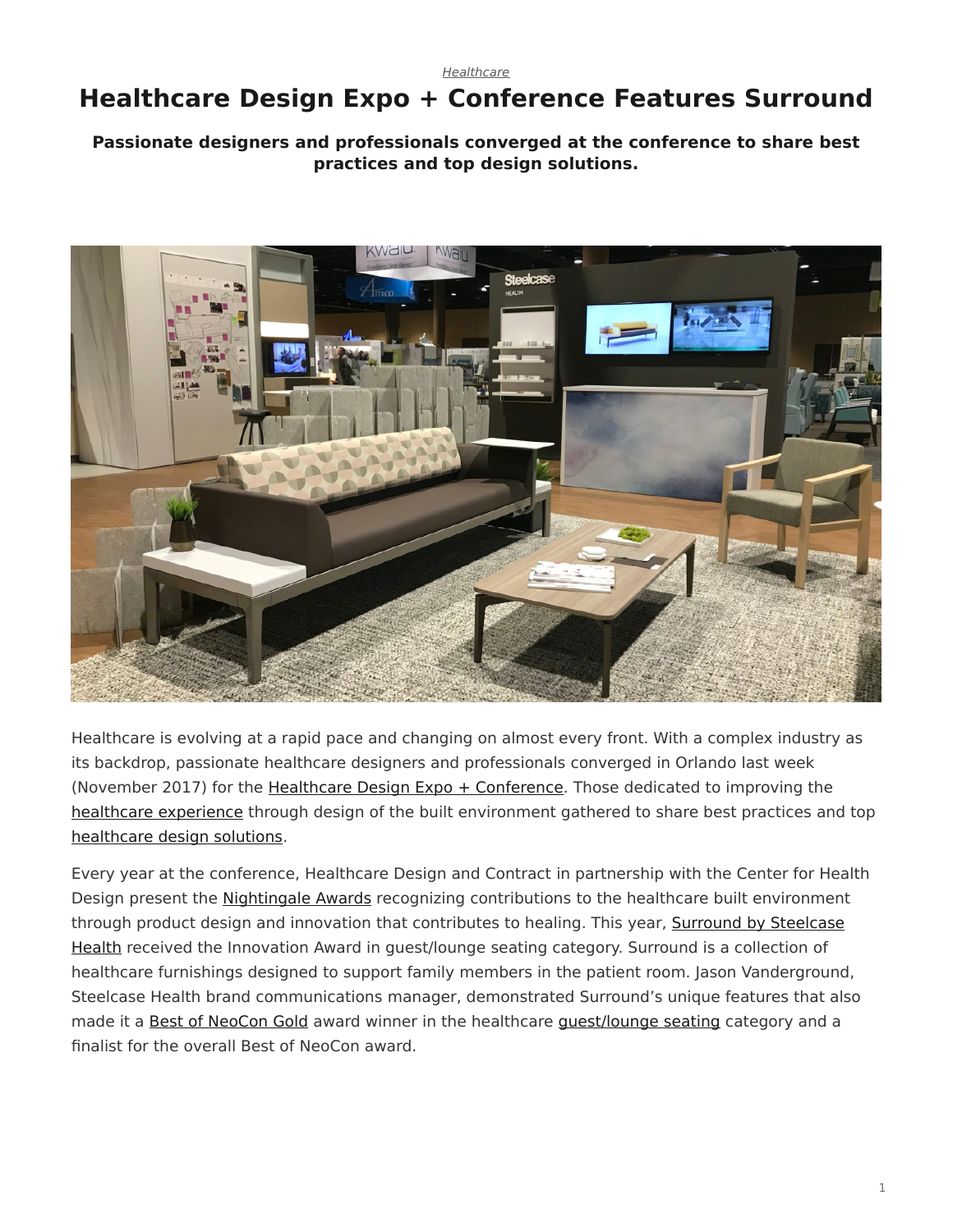Vanderground also joined colleague Rae Reinhart in the Steelcase Health family respite area to discuss the evolution of healthcare spaces including what new trends she's seeing in surface materials.

Another evolving area in the healthcare built environment is the desire for biophilic elements. Biophilia is people's innate desire to be closer to nature, promoting wellbeing and providing people with positive distractions in healthcare spaces. Vanderground spoke to Carmen Martinez from [Designtex,](http://www.designtex.com/) a Steelcase brand focused on applied materials, about new designs that bring [biophilia](https://www.steelcase.com/research/articles/topics/wellbeing/restoration-office/) principles to healthcare. He also had the chance to ask her about [Casper Cloaking Technology,](https://www.steelcase.com/research/articles/topics/innovation/casper-cloaking-technology-privacy-transparency/) a new architectural film for glass walls that balances openness and privacy.

Find out more about [Steelcase Health solutions for today's changing healthcare environment.](https://www.steelcase.com/discover/information/health/)



#### **[Rebecca Charbauski](https://www.steelcase.com/research/articles/author/rcharbausteelcase-com/) Senior Communications Specialist**

Rebecca, an Emmy-winning journalist, reports on global research impacting the places where people work, learn and heal. Over her career, Rebecca spent 17 years covering local and national news events on television and a variety of digital platforms. She directed a digital news group in Kansas City for three years before becoming news director in Grand Rapids, Michigan for more than five years. Prior to Steelcase, Rebecca worked with one of the four largest media groups in the United States to coordinate news coverage among 48 newsrooms from the east to west coast.

## **Featured Product**



**[Surround Lounge](https://www.steelcase.com/products/healthcare-seating/surround-lounge/)**